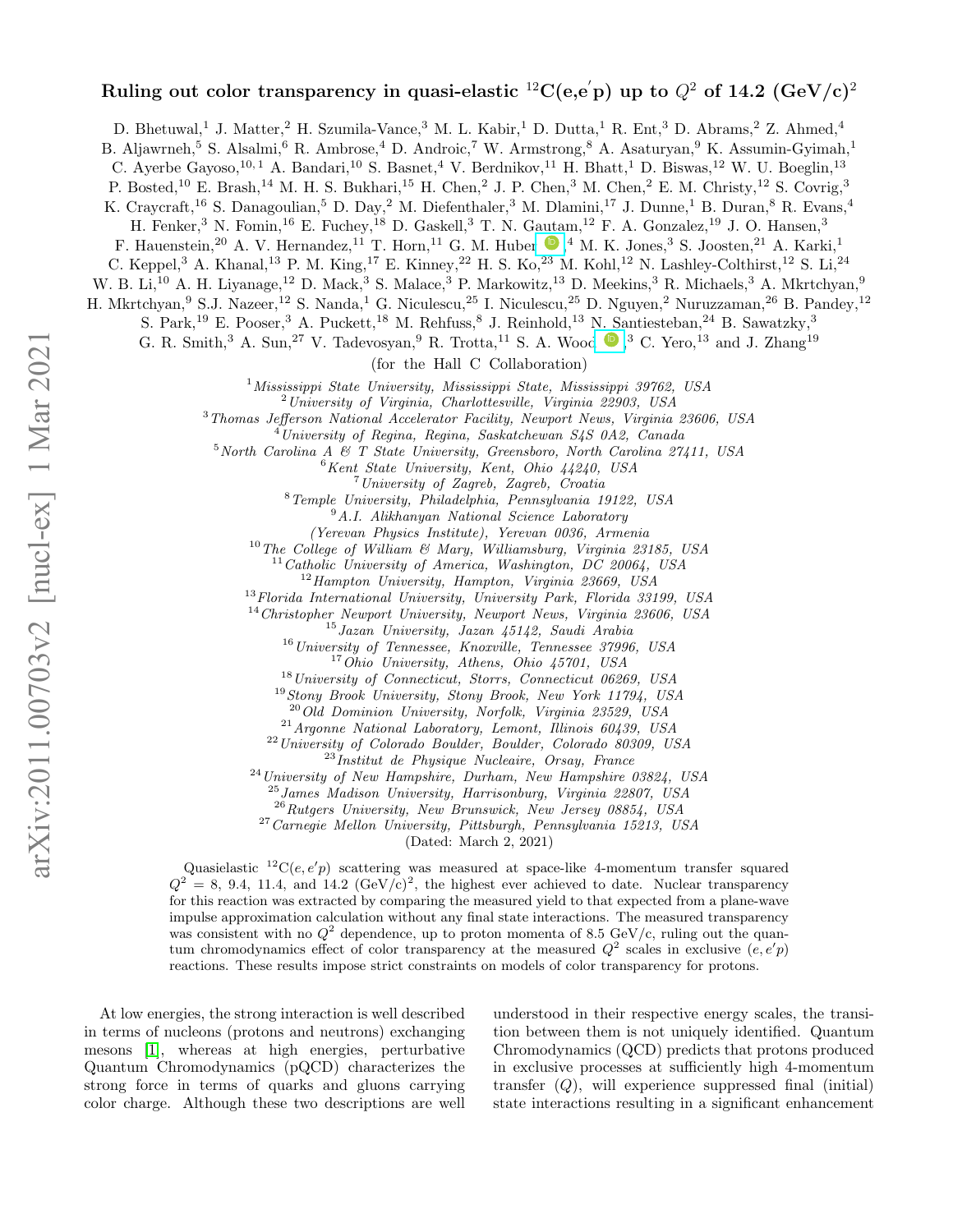in the nuclear transparency (T) [\[2,](#page-5-1) [3\]](#page-5-2). This unique prediction of QCD is named color transparency (CT), and the observation of the onset of CT may help identify the transition between the two alternate descriptions of the strong force.

Mueller and Brodsky [\[2,](#page-5-1) [3\]](#page-5-2) introduced CT as a direct consequence of the concept that in exclusive processes at sufficiently high momentum transfer, hadrons are produced in a point-like configuration (PLC). Quantum mechanics accounts for the existence of hadrons that fluctuate to a PLC, and a high momentum transfer virtual photon preferentially interacts with a hadron in a PLC (with transverse size  $r_{\perp} \approx 1/Q$ ) [\[4\]](#page-5-3). The reduced transverse size, color neutral PLC is screened from external fields, analogous to a reduced transverse size electric dipole [\[4\]](#page-5-3). At sufficiently high Lorentz factor, the PLC maintains its compact size long enough to traverse the nuclear volume while experiencing reduced interaction with the spectator nucleons. It thereby experiences reduced attenuation in the nucleus due to color screening and the properties of the strong force [\[4\]](#page-5-3). The onset of CT is thus a signature of QCD degrees of freedom in nuclei and is expected to manifest as an increase in T with increasing momentum transfer.

The energy regime for the onset of CT is not precisely known but provides crucial insights for nuclear theory, see a summary in Ref [\[5\]](#page-5-4). The suppression of further interactions with the nuclear medium is a fundamental assumption necessary to account for Bjorken scaling in deep-inelastic scattering at small  $x_B$  [\[6\]](#page-5-5). Moreover, the onset of CT is of specific interest as it can help identify the relevant space-like 4-momentum transferred squared  $(Q^2)$  where factorization theorems are applicable [\[7\]](#page-5-6) enabling the extraction of Generalized Parton Distributions (GPDs) [\[8,](#page-5-7) [9\]](#page-5-8). At intermediate energies, there exists a trade-off between the selection of the PLC and its expansion as it transits the nucleus. Therefore, the onset of CT is best observed at the intermediate energy regime where the expansion distance of the PLC becomes significant compared to the nuclear radius. Theory anticipates that it is more probable to observe the onset of CT at lower energies for meson production than for baryons as it is more probable for quark-antiquark pairs (mesons) to form a PLC than three quark systems (baryons) [\[10\]](#page-5-9). Additionally, the significantly larger Lorentz factor for mesons ensures that the expansion distance over which the PLC evolves back to its equilibrium configuration can be as large as the nuclear radius at lower energies for mesons than for baryons [\[11\]](#page-5-10).

The predicted onset of CT for final-state mesons has been demonstrated in several experiments at Jefferson Lab (JLab). Pion photoproduction cross sections of <sup>4</sup>He to <sup>2</sup>H were found to be consistent with CT theories showing a positive rise in the ratio [\[12\]](#page-5-11). Precise and

systematic studies of pion electroproduction on a range of targets established a positive slope in the transparency ratios for  $Q^2$  in the range from 1–5 (GeV/c)<sup>2</sup>, as well as an A-dependence of the slope. These results were found to be consistent with models that include CT [\[13,](#page-5-12) [14\]](#page-5-13). The onset of CT in mesons was further confirmed by a JLab experiment measuring the nuclear transparency of  $\rho^0$  electroproduction which showed slopes vs  $Q^2$ consistent with the same CT models [\[15\]](#page-5-14) as the pions. While empirical evidence conclusively confirms the onset of CT in mesons at momentum scales corresponding to  $Q^2 \approx 1 \; (\text{GeV/c})^2$ , the observation of the onset of CT in baryons is somewhat ambiguous.

In a pioneering experiment at the Brookhaven National Lab (BNL), the E850 collaboration attempted to measure the onset of CT using the proton knockout  $A(p, 2p)$  reaction at  $\approx 90^{\circ}$  c.m. angle [\[16\]](#page-5-15). The nuclear transparency was measured as the ratio of the quasielastic cross section from a nuclear target to that of the free pp cross section which varies rapidly with  $Q^2$  [\[17,](#page-5-16) [18\]](#page-5-17). The transparency was measured as a function of an effective beam momentum,  $P_{\text{eff}}$ , and was shown to have a positive rise from  $P_{\text{eff}} = 5.9{\text{--}}9 \text{ GeV/c}$  [\[16\]](#page-5-15). A subsequent decrease in the transparency was observed between  $P_{\text{eff}} = 9.5{\text -}14.4 \text{ GeV/c}$  [\[19–](#page-5-18)[21\]](#page-5-19). This enhancement and subsequent fall in the nuclear transparency spans a  $Q^2$ (Mandelstam  $-t$ ) range of 4.8–12.7 (GeV/c)<sup>2</sup> and outgoing proton momentum range of  $3.3-7.7 \text{ GeV/c}$ . Two possible explanations for the decrease in transparency at the higher momenta are: an in-medium suppression of the energy dependence of the pp elastic cross section known as nuclear filtering [\[17,](#page-5-16) [18\]](#page-5-17), or the excitation of charmed quark resonances or other exotic multi-quark states [\[22\]](#page-5-20).

Hadron propagation through the nuclear medium is dominated by a reduction of flux at high energies. In the  $A(p, 2p)$  reaction both the incoming and outgoing protons experience a reduction of flux making it more challenging to interpret. Subsequently, the ambiguous results from the BNL experiment were investigated with the  $(e, e'p)$  process, which employs electrons, a weakly interacting probe, to avoid the complication of the reduction of flux of the hadronic probe. In quasielastic scattering of electrons from a nucleus,  $A(e, e'p)$ , the outgoing proton can interact with the spectator nucleons such that absorption and rescattering of the outgoing proton results in a reduction of the measured  $A(e, e'p)$ yield. Furthermore, compared to the  $(p, 2p)$  process, the elementary elastic ep scattering cross section is accurately known and smoothly varying with energy transfer, and the  $A(e, e'p)$  process is less sensitive to the poorly known large momentum components of the nuclear wave function [\[23\]](#page-5-21). The underlying processes that contribute to the  $A(e, e'p)$  yield such as multiple scattering, and initial/final state interactions are energy independent. Thus, in the nucleon-meson picture of the nucleus, one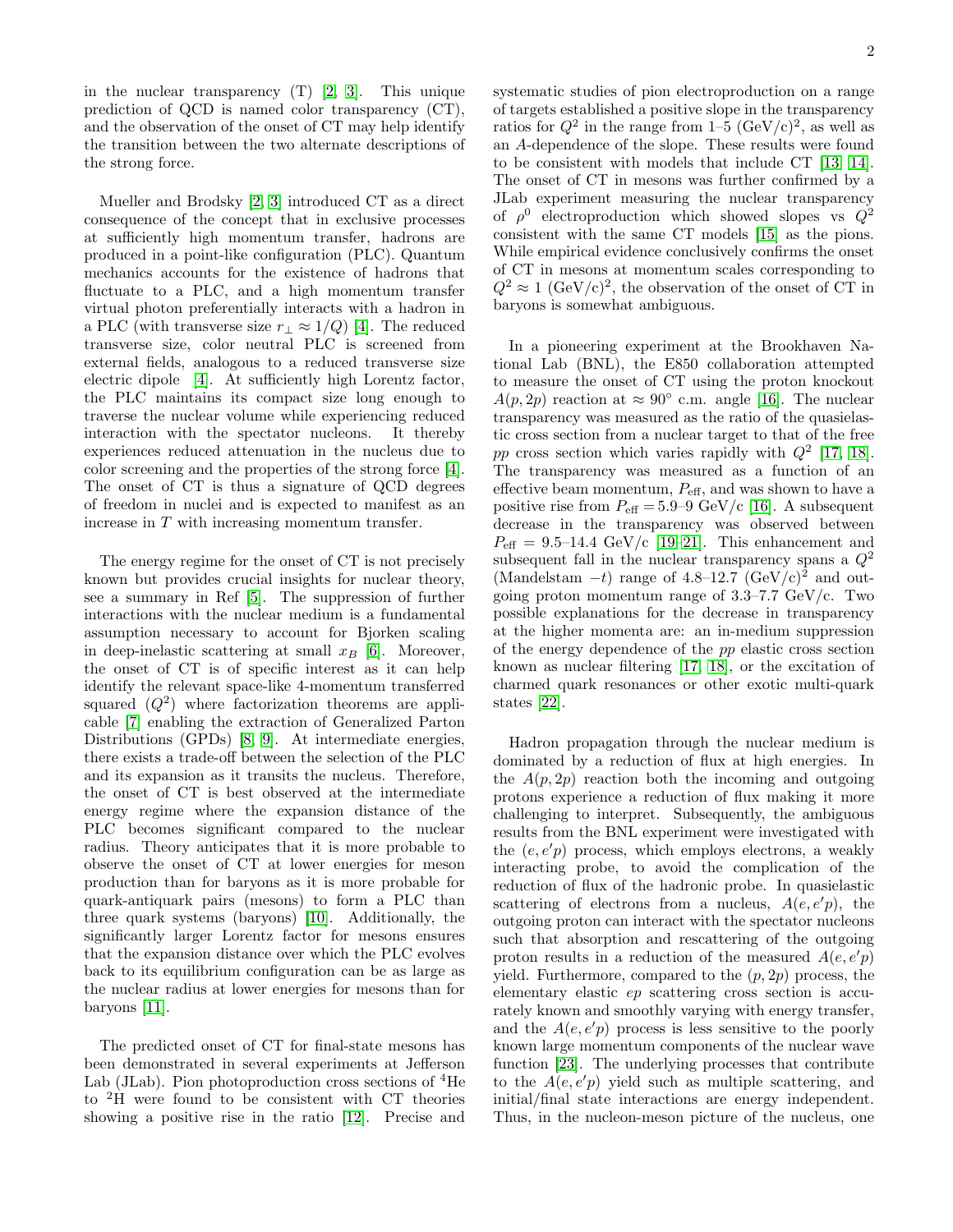would expect that the transparency, T, defined as the ratio of the measured  $A(e, e'p)$  yield to that calculated in the Plane Wave Impulse Approximation, should also be independent of energy. Measurement of  $T$  can therefore test for deviation from the expectations of conventional nuclear physics and the onset of quark-gluon degrees of freedom.

Previous  $A(e, e'p)$  experiments [\[24–](#page-5-22)[27\]](#page-5-23) have measured the nuclear transparency of protons on a variety of nuclei up to  $Q^2 = 8.1 \text{ (GeV/c)}^2$ . These experiments yielded missing energy and momentum distributions consistent with conventional nuclear physics and did not observe any significant  $Q^2$  dependence in the nuclear transparency. This ruled out the onset of CT for protons at  $Q^2$  values corresponding to outgoing proton momenta of  $5 \text{ GeV}/c$ , which in some interpretations is just before the rise of transparency noted in the  $A(p, 2p)$  data.

The recent 12 GeV upgrade at JLab allows access to the entire  $Q^2$  range and outgoing proton momentum range of the BNL experiment for the first time. It also allows significant overlap between the knocked out proton momentum in electron scattering and the effective proton momentum quoted by the BNL  $A(p, 2p)$ experiment, within the range where the enhancement in nuclear transparency was observed [\[16\]](#page-5-15). These features make it possible to explore all possible independent variables  $(Q^2)$ , incident or outgoing proton momentum) that could be driving the enhancement in transparency observed in the BNL experiment. In this letter, we report on the latest quasi-elastic electron scattering experiment to search for the onset of CT at the upgraded JLab. This experiment extends the nuclear transparency measurements in  ${}^{12}C(e, e'p)$  to the highest  $Q^2$  to date and covers the complete kinematic phase space of the enhancement observed by the BNL experiment.

The experiment was carried out in Hall C at JLab and used the continuous wave electron beam with beam energies of 6.4 and 10.6 GeV and beam currents up to 65  $\mu$ A. The total accumulated beam charge was determined with  $\approx 1\%$  uncertainty by a set of resonant-cavity based beam-current monitors and a parametric transformer monitor. The beam energy was determined with an uncertainty of 0.1% by measuring the bend angle of the beam, on its way into Hall C, as it traversed a set of magnets with precisely known field integrals. The main production target was a carbon foil of 4.9% radiation lengths (rl), while a second carbon foil of 1.5% rl was used for systematic studies. The thickness of the foils was measured to better than 0.5%. A 10-cm-long (726 mg/cm<sup>2</sup> ) liquid hydrogen target was used to measure the elementary ep scattering process. Two aluminum foils placed 10-cm apart were used to monitor the background from the aluminum end caps of the hydrogen target cell. The measured ep elastic cross section agrees with the world data [\[30\]](#page-5-24), and a

comparison to a Monte Carlo simulation [\[31\]](#page-5-25) yields an overall normalization uncertainty of 1.8% (see the supplementary material).

The scattered electrons were detected in the legacy High Momentum Spectrometer (HMS, momentum acceptance  $\Delta p/p \pm 10\%$ , solid angle  $\Omega = 7$  msr) [\[26\]](#page-5-26) in coincidence with the knocked-out protons detected in the new Super High Momentum Spectrometer (SHMS, momentum acceptance  $\Delta p/p$  from -10 to +12%, solid angle  $\Omega = 4$  msr) [\[28\]](#page-5-27). The SHMS central angle was chosen to detect protons along the electron three-momentum transfer,  $\vec{q}$ . The kinematics of the experiment are listed in the supplementary material.

The solid angle of the spectrometers was defined for electrons and the coincident  $(e, e'p)$  process by a 2-in-thick tungsten alloy collimator. The detector packages in the two spectrometers were similar, and they included four planes of segmented scintillators (except for the last plane in the SHMS which used quartz bars) that were used to form the trigger and to provide time-of-flight information. Two 6-plane drift chambers were used to measure particle tracks with better than 250  $\mu$ m resolution. The tracking efficiency was continuously monitored with an uncertainty of  $\approx 0.1\%$  for the HMS and  $\lt 0.5\%$  for the SHMS. The uncertainty was obtained from the average variation of the tracking efficiency when using three independent criteria for determining the efficiency. The typical rms resolutions in the HMS (SHMS) were 0.2% (0.1%) for momentum, 0.8 (0.9) mrad for horizontal angle and 1.2 (1.1) mrad for the vertical angle. In the HMS, a threshold gas Cherenkov detector and a segmented Pb-glass calorimeter were used for electron identification. The protons in the SHMS were identified by coincidence time after excluding pions using a noble-gas threshold Cherenkov detector and a segmented Pb-glass calorimeter. The pion-to-electron ratio in the HMS ranged from  $\approx 10^{-1}$  to  $10^{-3}$ , while the pion-to-proton ratio in the SHMS was always  $< 0.2$ . The corrections for particle energy loss through the spectrometers were determined to better than 1%. The electron-proton coincidence events were recorded in 1-hour-long runs via a data acquisition system operated using the CEBAF Online Data Acquisition (CODA) software package [\[29\]](#page-5-28). Prescaled singles (inclusive) electron and proton events were simultaneously recorded for systematic studies. The coincidence time was determined as the difference in the time of flight between the two spectrometers with corrections to account for path-length variations from the central trajectory and the individual start-times. The coincidence time rms resolution was 380 ps, more than sufficient to resolve the individual bursts of the 4 ns beam structure. The rate of accidental coincidences  $was < 0.2\%$ .

The electron beam energy/momentum  $(E_e/\vec{p}_e)$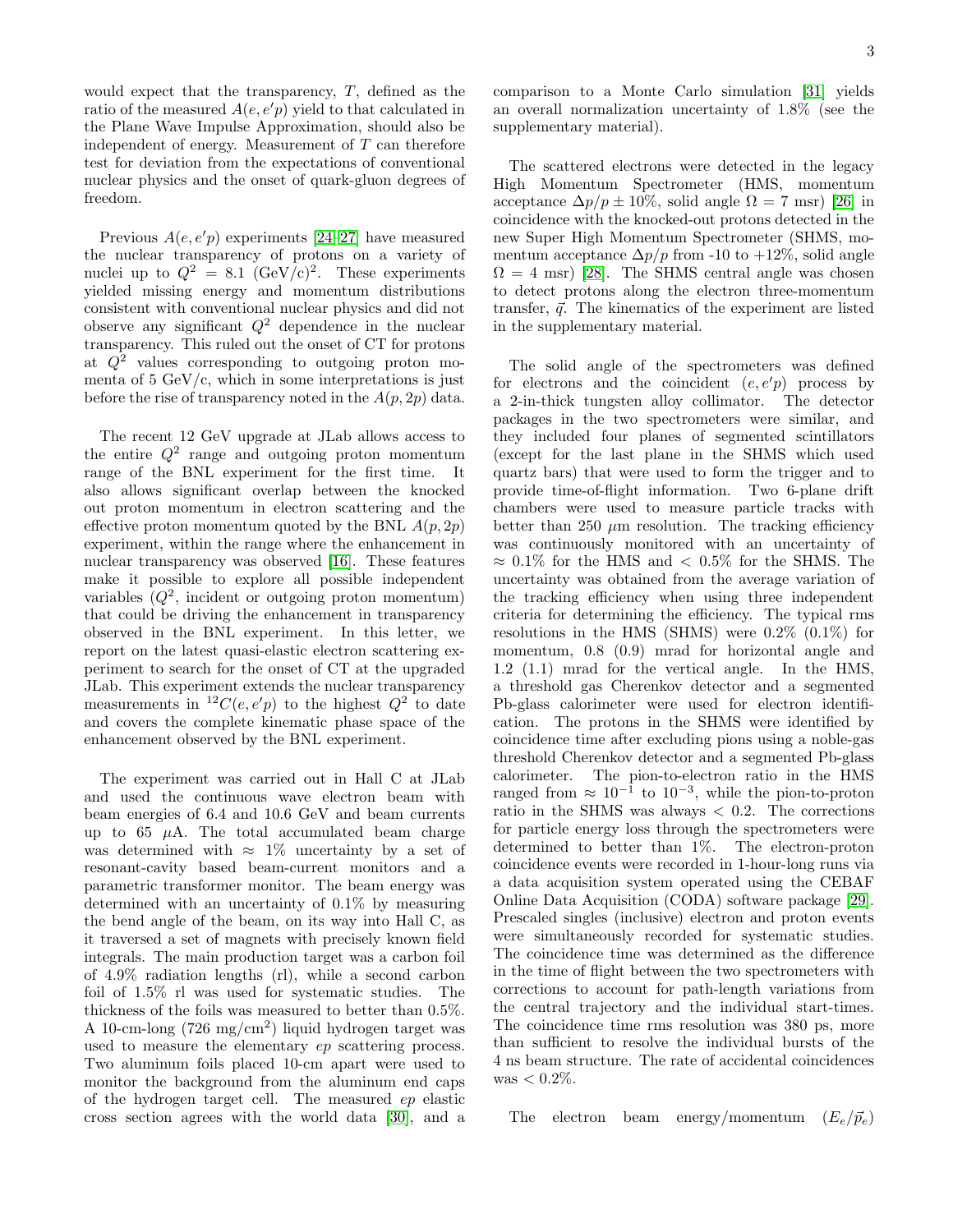and the energy/momentum of the scattered electron  $(E_{e'}/\vec{p}_{e'})$  measured by the HMS were used to determine  $\vec{q} = \vec{p}_e - \vec{p}_{e'}$  and the energy transfer  $\nu = E_e - E_{e'}$ for each coincidence event. The kinetic energy  $(T_{p})$ and momentum  $(\vec{p}_{p'})$  of knocked out protons measured in the SHMS were used to determine the missing energy  $E_m = \nu - T_{p'} - T_{A-1}$  and missing momentum  $\vec{p}_m = \vec{p}_{p'} - \vec{q}$  for the coincidence event, where  $T_{A-1}$  is the reconstructed kinetic energy of the  $A - 1$  recoiling nucleus. The experimental yield on the <sup>12</sup>C target was obtained by integrating the charge-normalized coincidence events over a phase space defined by  $E_m < 80$ MeV and  $|\vec{p}_m|$  <300 MeV/c. These constraints eliminate inelastic contributions due to pion production while integrating over the majority of the single particle wave function. The experimental yield was corrected for all known inefficiencies of both spectrometers such as the detector efficiencies (97% - 99%), trigger efficiency (98% - 99%), tracking efficiencies (99% -HMS and 94% - 99% -SHMS), computer and electronic livetimes  $(94\% - 99\%)$ , and proton absorption in the SHMS  $(\approx 8\%)$ . The systematic uncertainty arising from the cut dependence of the experimental yield was determined by varying the cuts one at a time and recording the variation in yields for the different kinematic settings. The quadrature sum of the variation over all the different cuts was used as the event selection uncertainty  $(\approx 1.4\%)$ . The uncertainty due to the livetime and the detector and trigger efficiencies was determined from a set of luminosity scans on a  ${}^{12}$ C target, performed in each spectrometer immediately before and after the experiment. The charge-normalized yield from these scans for each spectrometer was found to be independent of the beam current within statistical uncertainties, and the average variation in the normalized yield vs beam current was recorded as the systematic uncertainty (0.5%). The uncertainty due to the charge measurement was estimated to be  $\approx 1\%$  which was validated by the change in the charge-normalized experimental yield when varying the minimum beam current cut.

A Monte Carlo simulation [\[31\]](#page-5-25) of the  $A(e, e'p)$  process was performed assuming the plane-wave impulse approximation (PWIA) to be valid, in which case the  $\vec{p}_m$  is equal to the initial momentum of the proton in the carbon nucleus, and the cross section is calculated in a factorized form as:

$$
\frac{d^6\sigma}{dE_{e'}d\Omega_{e'}dE_{p'}d\Omega_{p'}} = E_{p'}|p_{p'}|\sigma_{ep}S(E_m, \vec{p}_m),\qquad(1)
$$

where  $\Omega_{e'}$ ,  $\Omega_{p'}$  are the solid angles of the outgoing electron and proton respectively,  $\sigma_{ep}$  is the off-shell ep cross section and  $S(E_m, \vec{p}_m)$  is the spectral function defined as the joint probability of finding a proton with momentum  $p_m$  and separation energy  $E_m$  within the nucleus. The simulation used the De Forest  $\sigma_1^{cc}$  prescription [\[32\]](#page-5-29) for the off-shell cross section, and the simulated yield was insensitive  $(< 0.1\%)$  to the off-shell effect. The independent particle spectral functions used in the simulation were the same as those used in Ref. [\[24–](#page-5-22)[27\]](#page-5-23). The effect of nucleon-nucleon correlations, which cause the single particle strength to appear at high  $E_m$ , was included by applying a correction factor of  $1.11 \pm 0.03$  as previously determined in Ref. [\[33\]](#page-5-30). The simulated yield was obtained by integrating over the same phase-space volume as for the experimental data. The total model-dependent uncertainty was 3.9% when the uncertainty in the spectral function (2.8%) and the corrections due to nucleonnucleon correlations are combined in quadrature.



<span id="page-3-0"></span>FIG. 1. The missing momentum,  $p_m$ , for the carbon data is shown for each kinematic setting. (a)  $Q^2 = 8.0$  (b)  $Q^2 = 9.4$ (c)  $Q^2 = 11.4$  and (d)  $Q^2 = 14.2 \, (\text{GeV/c})^2$ 

<span id="page-3-1"></span>TABLE I. Systematic Uncertainties

| Source                        | dependent uncertainty $(\%)$ |
|-------------------------------|------------------------------|
| Spectrometer acceptance       | 2.6                          |
| Event selection               | 1.4                          |
| Tracking efficiency           | 0.5                          |
| Radiative corrections         | 1.0                          |
| Live time $&$ Det. efficiency | 0.5                          |
| Source                        | Normalization uncertainty    |
| Elastic ep cross section      | 1.8                          |
| Target thickness              | 0.5                          |
| Beam charge                   | 1.0                          |
| Proton absorption             | 1.2                          |
|                               |                              |

The measured <sup>12</sup>C(e, e'p) yields as a function of  $p_m$ are shown in Fig. [1,](#page-3-0) along with the simulated yields. The constraint of  $E_m < 80$  MeV was applied to both data and simulation. The shapes of the data and simulated distributions agree with each other very well for all four  $Q^2$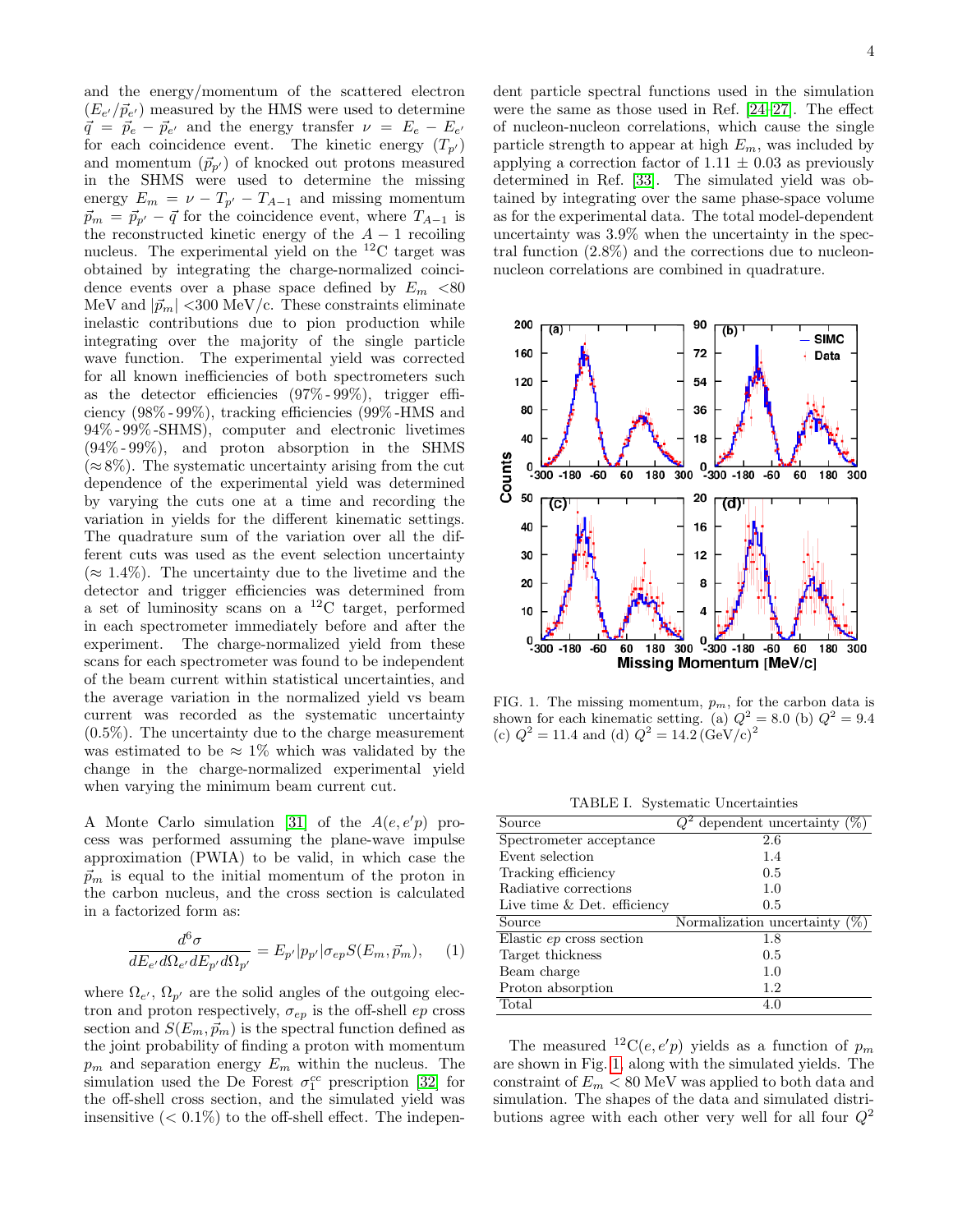settings, validating the use of the impulse approximation. It also indicates the robustness of the spectrometer models in the Monte Carlo simulation. The uncertainty from the spectrometer acceptance was estimated to be 2.6% by comparing the measured and simulated focal plane positions and angles as well as the reconstructed angles and momenta at the reaction vertex. The  $p_m$  distributions shown in Fig. [1](#page-3-0) are very sensitive to the reconstructed momenta and angles and the average bin-by-bin difference between the data and simulated spectra normalized to each other was used as the systematic uncertainty due to acceptance. Table [I](#page-3-1) lists the major sources of systematic uncertainty. The total uncertainty is calculated as the quadrature sum. The model dependent uncertainty is not included in the table.



<span id="page-4-0"></span>FIG. 2. The carbon nuclear transparency from this experiment along with all previous experiments [\[24](#page-5-22)[–27,](#page-5-23) [34\]](#page-5-31). The space-like 4-momentum transfer squared is shown along the x−axis (bottom scale), and the momentum of the knocked out proton is also shown along the top scale of the x−axis. The solid magenta line is for a constant value of 0.56. The dashed lines are theory predictions including CT [\[35\]](#page-5-32) for two different set of parameters and the solid blue line is a prediction from a relativistic Glauber calculation with CT [\[36\]](#page-5-33). The error bars show the statistical uncertainty while the band shows the 4.0% systematic uncertainty. The 3.9% model-dependent uncertainty is not shown.

The nuclear transparency was extracted as the ratio of experimental yield to the PWIA yield integrated over the same phase space volume  $V$ :

$$
T(Q^2) = \frac{\int_V d^3p_m dE_m Y_{\text{exp}}(E_m, \vec{p}_m)}{\int_V d^3p_m dE_m Y_{\text{PWIA}}(E_m, \vec{p}_m)},\tag{2}
$$

where  $V$  is the phase space volume as defined earlier,  $Y_{\text{exp}}(E_m, \vec{p}_m)$  is the experimental yield and  $Y_{\text{PWMA}}(E_m, \vec{p}_m)$  is the PWIA yield. The extracted  $Y_{\text{PWIA}}(E_m, \vec{p}_m)$  is the PWIA yield. nuclear transparency as a function of  $Q^2$  is shown in Fig. [2](#page-4-0) along with all previous measurements. The model-dependent uncertainty is not shown in Fig. [2](#page-4-0) as to be consistent with the graphics of previous experiments. The measured nuclear transparency of carbon is found to be both energy and  $Q^2$  independent up to  $Q^2$  =  $14.2 \, (\text{GeV/c})^2$ , the highest accessed in quasi-elastic electron scattering to date. The combined data set from all measurements above  $Q^2 = 3.0 \, (\text{GeV/c})^2$  was fit to a constant value with a reduced  $\chi^2$  of 1.3. The outgoing proton momentum of this experiment overlaps with the effective proton momentum of the BNL experiments that reported an enhancement in nuclear transparency [\[21\]](#page-5-19). Moreover, the  $Q^2$  and outgoing proton momentum of this experiment are significantly higher than the BNL experiment. As the underlying reaction mechanisms of the  $A(p, 2p)$  and  $A(e, e'p)$  processes are different, these results provide key insight into the process dependence of exclusive scattering and the corresponding transparency. The differences governing the observed onset of CT for mesons at  $Q^2$  of about 1  $(GeV/c)^2$  and the absence of the onset of CT for protons at more than an order-of-magnitude higher  $Q^2$  may provide strong clues regarding the differences between two- and three-quark systems. Future experiments at JLab and elsewhere will further quantify such differences for pions,  $\rho$ -mesons and photons [\[37](#page-5-34)[–39\]](#page-5-35).

In summary, exclusive measurements were performed for  $Q^2$  from 8-14.2  $(GeV/c)^2$  on hydrogen and carbon targets. The nuclear transparency extracted from these measurements is consistent with traditional nuclear physics calculations and does not support the onset of color transparency. The proton momentum scales accessed in this experiment rule out color transparency as the reason for a rise in transparency noted in the  $A(p, 2p)$  data. The present results probe down to a transverse-size as small as  $\approx 0.05$  fm in the three-quark nucleon system, placing very strict constraints on the onset of color transparency at intermediate energies and all current models.

This work was funded in part by the U.S. Department of Energy, including contract AC05-06OR23177 under which Jefferson Science Associates, LLC operates Thomas Jefferson National Accelerator Facility, and by the U.S. National Science Foundation and the Natural Sciences and Engineering Research Council of Canada. We wish to thank the staff of Jefferson Lab for their vital support throughout the experiment. We are also grateful to all granting agencies providing funding support to authors throughout this project.